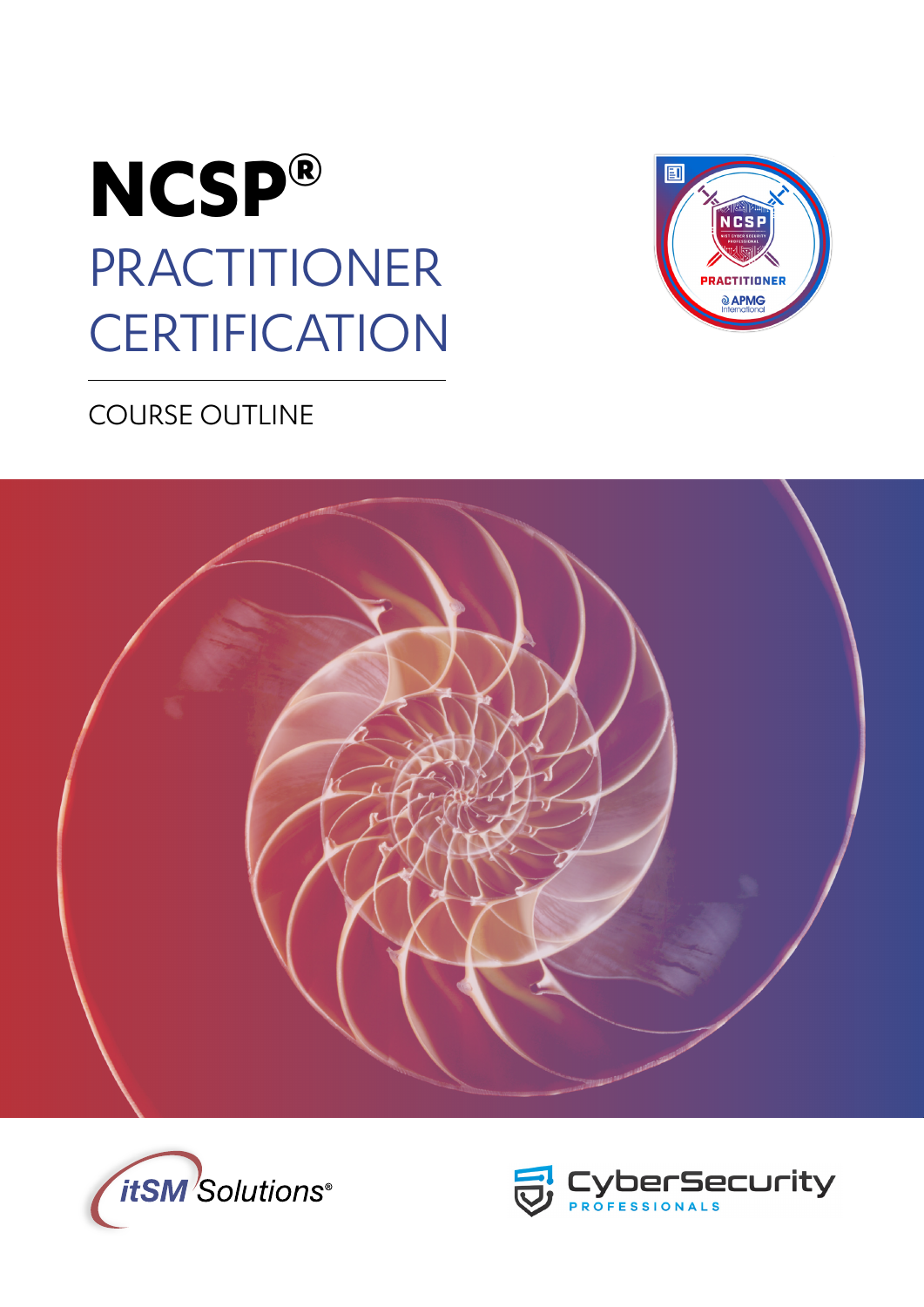### **Course Introduction**

Instructor Introduction Course Introduction Course Introduction

### **Chapter 01 - Course Introduction**

### **Course Introduction Lesson: Course Organization** Learning Outcomes Welcome to the Course! Why Are You Here? Using Bloom's Taxonomy What do you Expect? Housekeeping Online Daily Routine, Quizzes & Exercises NCSP Practitioner Exam NCSP Bootcamp Exam Getting Started in the Classroom Agenda

#### **Lesson: Setting the Stage**

Constantly Evolving Threat Landscape Adopt the NIST-CSF & Adapt an Informative Reference Cybersecurity Adopt & Adapt - Governance & Management Use an Adaptive Way to Work Rapid Adoption & Rapid Adaption FastTrack Continual Improvement & Implementation of Cybersecurity

### **Chapter 02 - Digital Transformation & Cybersecurity**

### **Digital Transformation & Cybersecurity**

Digital Transformation & Cybersecurity Learning Outcomes

- **Lesson: DX as a Practitioner**
- The Industrial Era & the Digital Era
- Entering the Digital Era
- Unique Strategic Challenges of the Digital Era
- Digital Strategy Concepts
- Organizational Culture Defined
- The Need for a Digital Culture
- Get Your Culture READY to Transform!
- Digital Transformation Readiness Framework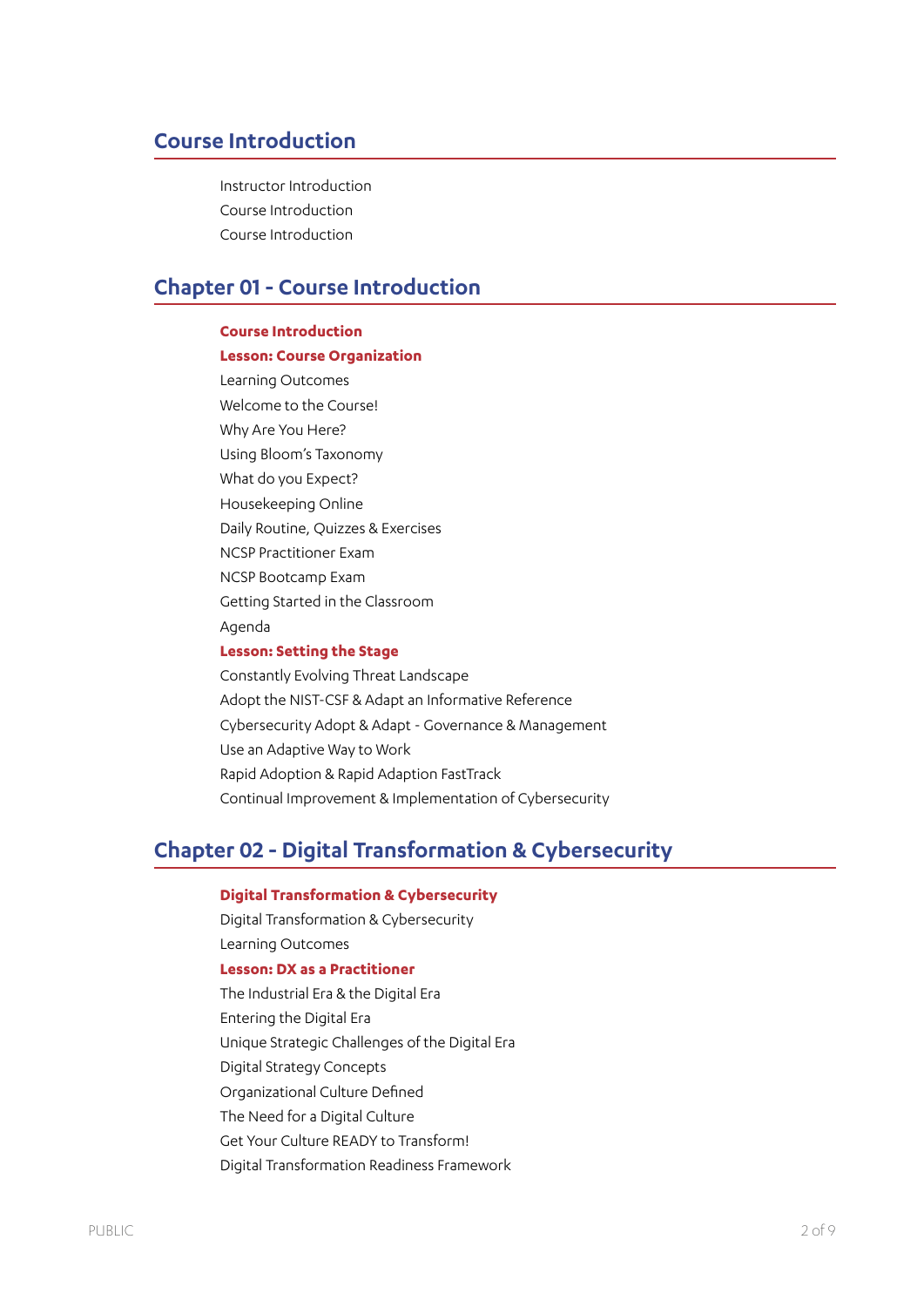Framework Structure

Operational Sustainability - Principle Themes

Attributes of Operational Sustainability

Organizational Agility - Principle Themes

Attributes of Organizational Agility

Strategic Agility - Principle Themes

Attributes of Strategic Agility

Disruptive Culture - Principle Themes

Disruptors are NOT Loose Cannons

Digital Readiness Framework

### **Lesson: DX in the Context of Cybersecurity**

More about Culture Than Technology

Adopt & Adapt - DX & Cybersecurity

Agility Demands

Shared Aspects

Different Sides of the Same Coin

#### **Lesson: Cybersecurity as a DX Catalyst**

Start with Operational Sustainability Becoming Agile Estabilsh a Strategic Approach **Summary: Digital Transformation & Cybersecurity** Becoming Digital Ready Interdependencies - DX/Cybersecurity Checkpoint

### **Chapter 03 - Threat Landscape**

#### **Threat Landscape**

Learning Outcomes Introduction

### **Lesson: Threat Actors: Agile & Creative**

Take Advantage of Everything: All Information Has Value Threat Actor Creativity Threat Actors Agile & Adaptive Threat Actors Exploit Vulnerabilities **Lesson: Attacks**

Generic Attack Types Typical Attack Profile Lockheed-Martin Cyber Kill Chain Typical Mitigation Controls External Attacks Insider Attacks Verizon 2019 Data Breach Investigation\* Report (DBIR)\*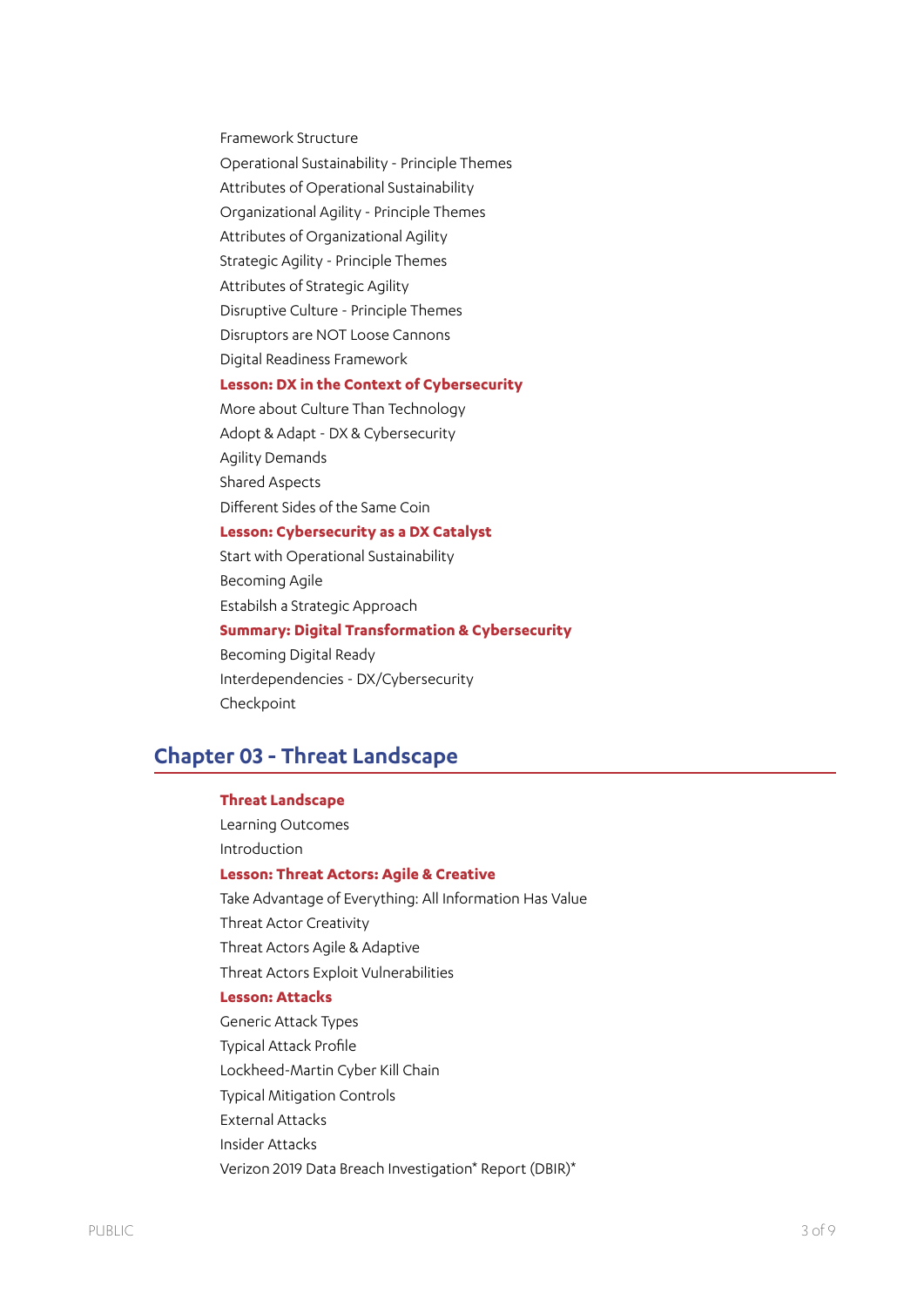Verizon 2019 DBIR Summary\*

#### **Lesson: Challenges**

Vulnerability Contributors Indicators for Cybersecurity Issues Most Prevalent Deficiencies IT & Cybersecurity Organizational Challenges Lack of Cybersecurity Budget/Funding Cybersecurity Funding Impacts All Organizations Increased Threat Sophistication CISO Actions **Lesson: Organizational Response to Threat Landscape** New Approach to Information Security Management (ISM) Understand Cyber Risk Understand Importance of Controls Breaches - Lessons Learned Analysis of Target Breach - Background Analysis of Target Breach - Threat Actor Reconnaissance Phase Analysis of Target Breach - Threat Actor Infection & Infiltration Phases Analysis of Target Breach - Threat Actor Data Collection & Exfiltration Phases General Lessons from Target Breach Lessons from Target Breach for each Attack Phase (1) Lessons from Target Breach for each Attack Phase (2) Analysis of Home Depot Breach - Background Lessons from Home Depot Breach Analysis of Sony Breach - Background General Lessons from the Sony Breach Lessons from the Sony Breach - Infection & Infiltration Lessons from the Sony Breach - Data Collection & Exfiltration **Lesson: Absolute Prevention Not Possible** Ongoing Improvement is Critical Cybersecutiry Isn't Implemented & Done Make Strategic Commitment to Inculcate Cybersecurity into Culture Trust & Verify Not Just Awareness & Training - Deterrence What Is Cybersecurity Deterrence Start with Program to Raise Awareness Make CS Training & Awareness Critical Part of Organizational DNA Training Alone Insufficient **Summary: Threat Landscape** Threat Actors Attacks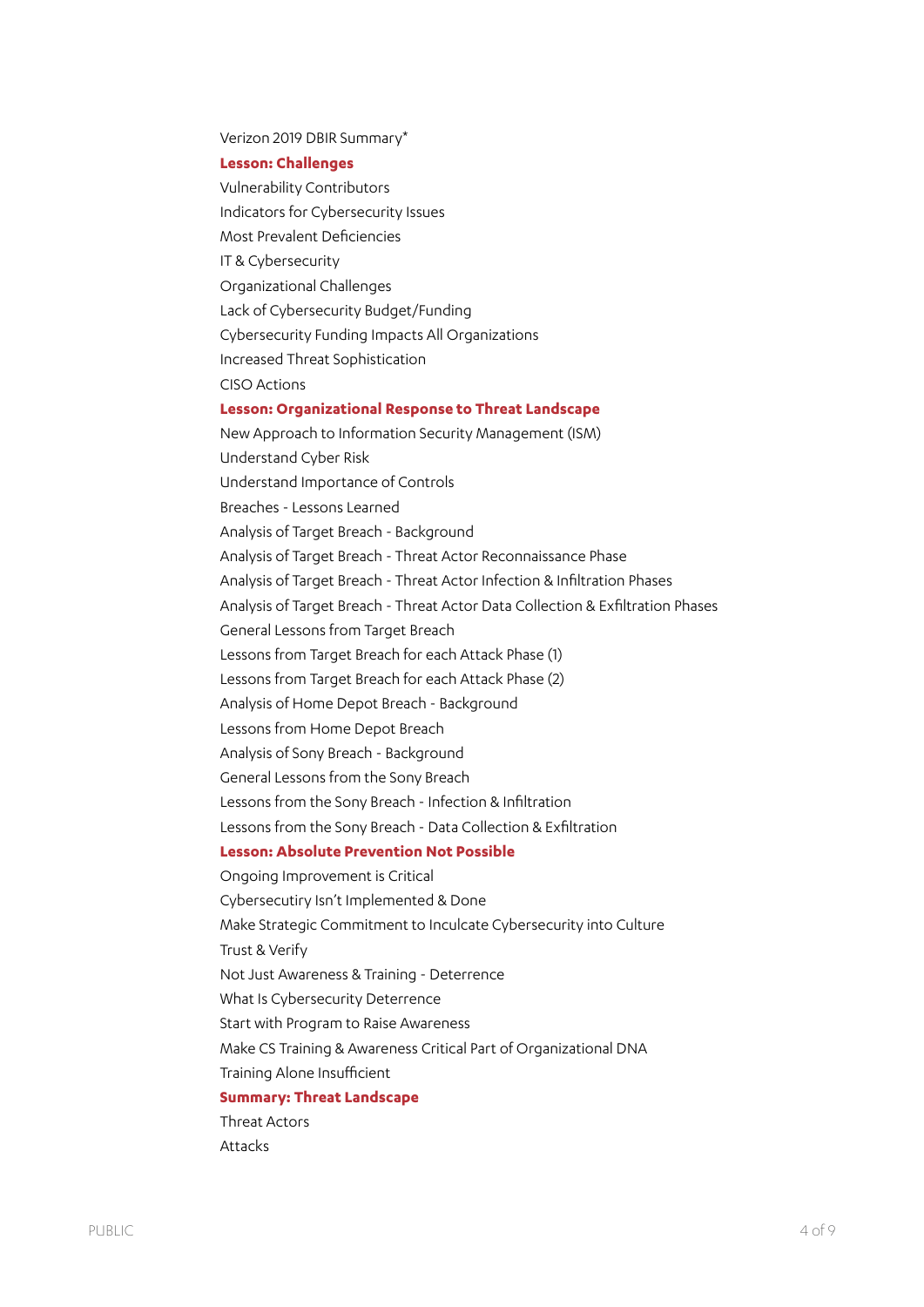**Challenges** Organizational Response to Threat Landscape Absolute Prevention Not Possible Checkpoint

### **Chapter 04 - The Controls**

#### **The Controls**

Learning Outcomes Overall Approach & Control Selection Control Selection Rationale Introduction to Cybersecurity Controls **Lesson: Initiation & Basic Controls** Controls Phased Adoption Controls – Order of Precedence (Initiation & Basic [Startup] ) CIS Control 17 - Implement a Security Awareness & Training Program CIS Control 17 - Implement a Security Awareness & Training Program Sub Controls CIS Control 19 - Incident Response & Management CIS Control 19 - Incident Response & Management Sub Controls CIS Control 1 - Inventory & Control of Hardware Assets CIS Control 1 - Inventory & Control of Hardware Assets Sub Controls CIS Control 2 - Inventory & Control of Software Assets CIS Control 2 - Inventory & Control of Software Assets Sub Controls CIS Control 3 - Continuous Vulnerability Management CIS Control 3 - Continuous Vulnerability Management CIS Control 4 - Controlled Use of Administrative Privileges CIS Control 4 - Controlled Use of Administrative Privileges CIS Control 5 - Secure Configurations CIS Control 5 - Secure Configurations CIS Control 6 - Maintenance, Monitor & Analysis of Audit Logs CIS Control 6 - Maintenance, Monitor & Analysis of Audit Logs **Lesson: Foundation Controls** CIS Control 7 - Email & Web Browser Protections CIS Control 7 - Email & Web Browser Protections CIS Control 8 - Malware Defenses CIS Control 8 - Malware Defenses CIS Control 9 - Limitations & Control of Network Ports, Protocols & Services CIS Control 9 - Limitations & Control of Network Ports, Protocols & Services CIS Control 10 - Data Recovery Capabilities CIS Control 10 - Data Recovery Capabilities CIS Control 11 - Secure Configurations for Network Devices CIS Control 11 - Secure Configurations for Network Devices CIS Control 12 - Boundary Defenses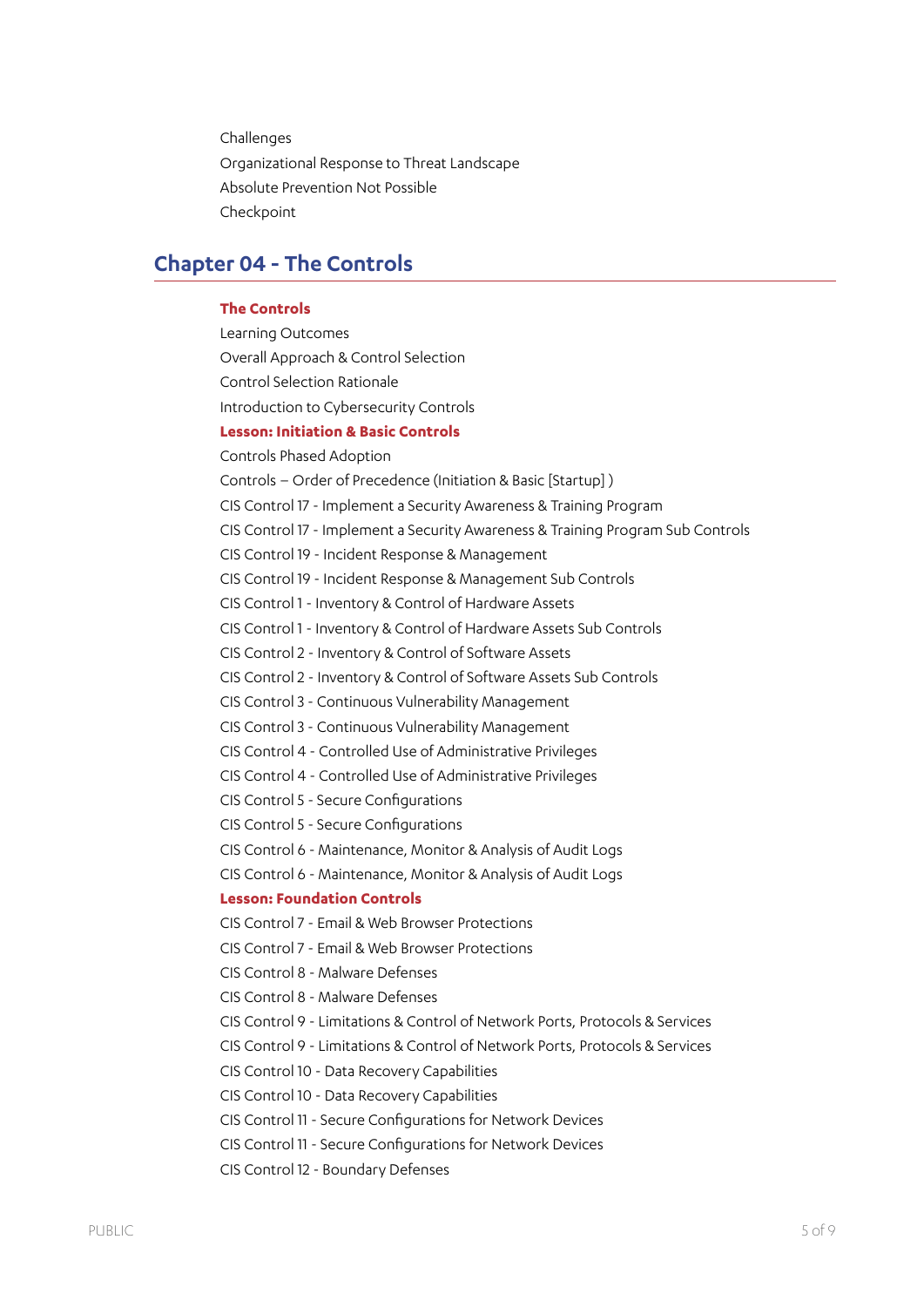CIS Control 12 - Boundary Defenses

CIS Control 13 - Data Protection

CIS Control 13 - Data Protection

CIS Control 14 - Control Access Based on the Need to Know

CIS Control 14 - Control Access Based on the Need to Know

CIS Control 15 - Wireless Access Control

CIS Control 15 - Wireless Access Control

CIS Control 16 - Account Monitoring & Control

CIS Control 16 - Account Monitoring & Control

#### **Lesson: Organizational & Recovery Controls**

CIS Control 18 - Application Software Security

CIS Control 18 - Application Software Security

CIS Control 20 - Penetration Tests & Red Team Exercises

CIS Control 20 - Penetration Tests & Red Team Exercises

Recovery NIST-CSF - NIST 800-53

### **Summary: Controls**

Controls – Order of Precedence (Initiation & Basic ((Startup)) ) Checkpoint

### **Chapter 05 - Adopt & Adapt**

#### **Adopt & Adapt**

Learning Outcomes

#### **Lesson: The Context of Adopt & Adapt**

Introduction to Adopt & Adapt Adopt: What's Included in Governance for Cybersecurity? Adapt: What's Included in Management for Cybersecurity? Lean Thinking Applied Cybersecurity Adopt & Adapt - Governance & Management Management: Operationalization of Cybersecurity

### **Lesson: Cybersecurity & Culture**

Culture Defined & Thoughts About Culture Cultural Patterns Characteristics of Culture Types: How They Process Information How to Change Your Culture Culture & Cybersecurity Final Thoughts on Culture **Lesson: Where We Are**

Determine Current State Determinative Model Flow of Improvement Flow of Communication Flow of Work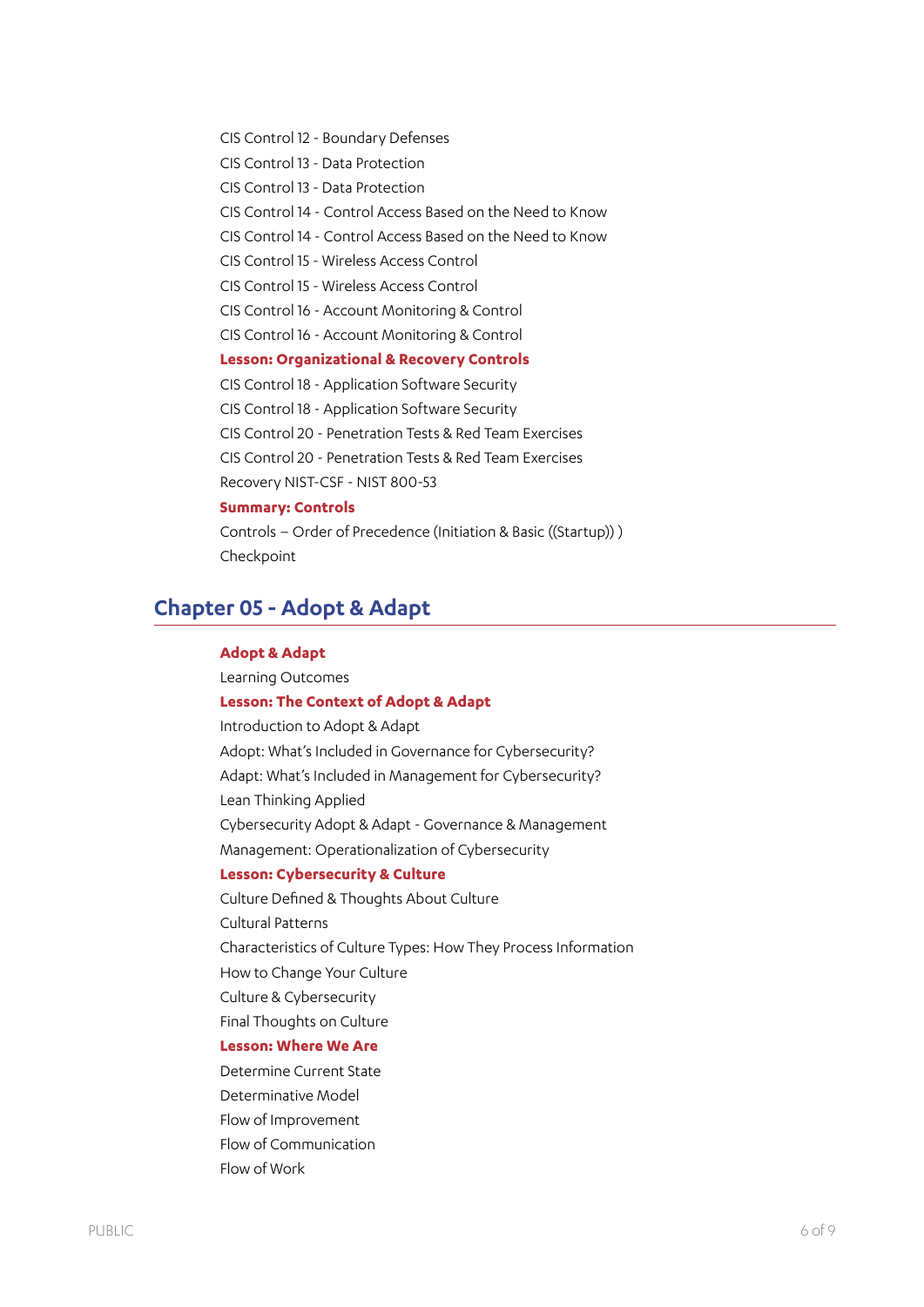3D Knowledge Flow Model Consultant's View of the Flows **Summary: Adopt & Adapt** The Context of Adopt & Adapt Cybersecurity & Culture Where We Are? Checkpoint

## **Chapter 06 - Adaptive Way of Working**

### **Adaptive Way of Working**

Learning Outcomes **Lesson: Introduction to Adaptive Way to Work** Adaptive Approach Reduces Waste, Delivers Value Little Gap & Big Gap Quick Review Approach Leverage Cross-functional Teams Lots of small projects Work Structure Facilitate Learning Everything is Subject to Improvement Try Something New in "the Small" Be Proactive Organizational Change Change Requires Engagement Focus on Small Steps Toward a Goal, Not the Whole **Lesson: How to Get Started** Adaptive Approach Work in phases Ask Questions: Method (How), Not Capability (Binary Choice) Develop Small Requirements Prioritize Based on Most Valuable Thing to do "Next" Focus on Value, Outcomes, Costs & Risks Develop Different Flow Patterns **Summary: Adaptive Way of Working** Introduction to Adaptive Way to Work How to Get Started

Checkpoint

## **Chapter 07 - Rapid Adoption & Rapid Adaptation FastTrack**

**Rapid Adoption & Rapid Adaptation FastTrack**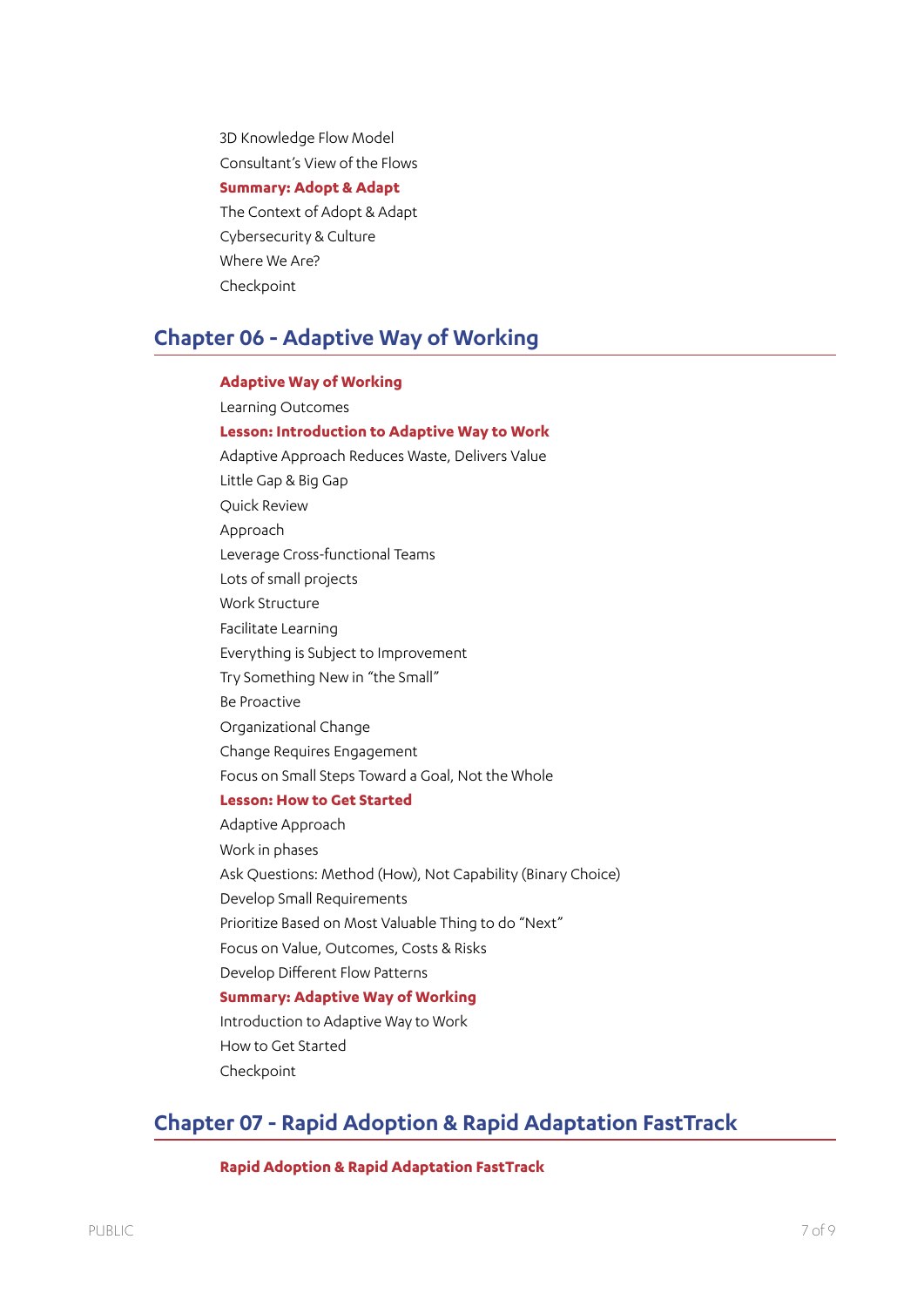Learning Outcomes Rapid Adoption & Adaptation Using FastTrack

### **Lesson: Rapid Adoption**

Determine Risk Appetite Establish Cybersecurity Governance Assess Cybersecurity Capabilities Balance Resources & Risks Balance Resource Optimization Model Optimized Resources

#### **Lesson: Rapid Adaptation**

Cybersecurity Assessment Impact on People, Practice & Technology Impact Flows Implementation Groups Review Center for Internet Security Controls\* Take a Phased Approach Phase 0: Initiation Phase 1: Establish Cybersecurity Beachhead Phase 2: Expand Defensible Perimeter Phase 3: Refine & Tailor FastTrack - Implement/Improve Cycles **Summary: Rapid Adoption & Rapid Adaptation FastTrack** Rapid Adoption & Adaptation Using FastTrack Rapid Adoption Rapid Adaptation FastTrack - Implement/Improve Cycles

Checkpoint

### **Chapter 08 - CIIS Practice**

### **CIIS Practice**

Chapter: CIIS Practice Learning Outcomes **Lesson: Ongoing Practice of Cybersecurity** Set the Stage for Continual Improvement Build a Learning Organization How to Scope Ongoing Improvement Identify Business Systems Most at Risk Verify or Create Inventory of Hardware & Software Assets Think Like A Threat Actor Mitigate & Protect Learn & Improve Embed